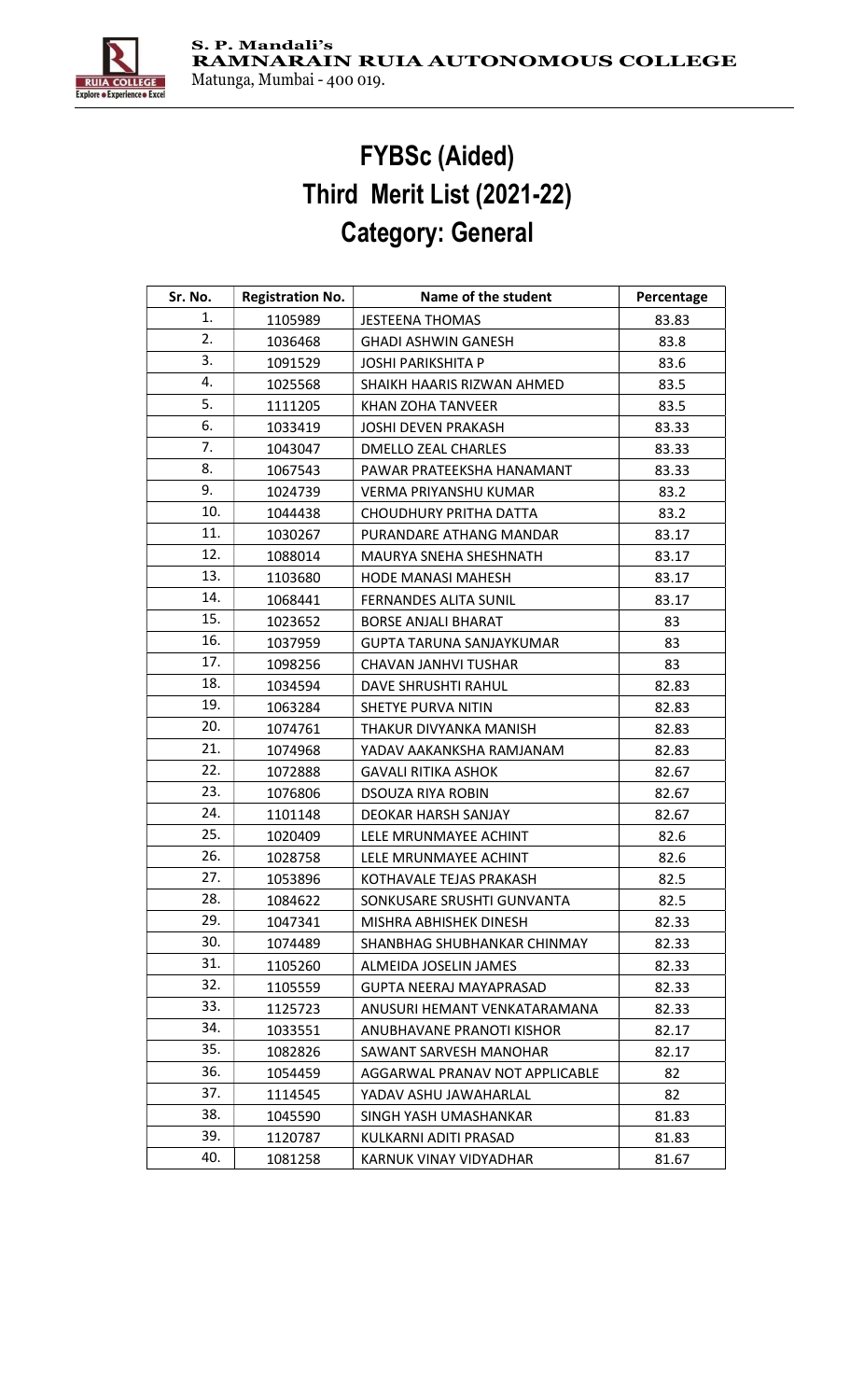| 41. | 1105069 | <b>BHADRA SMIT BHAVESH</b>   | 81.67 |
|-----|---------|------------------------------|-------|
| 42. | 1029188 | KHATIB FAIZ FAWZI            | 81.6  |
| 43. | 1047468 | KHOKRALE VEDANT RAJESH       | 81.5  |
| 44. | 1091811 | <b>CHALKE AUM NARESH</b>     | 81.5  |
| 45. | 1040643 | <b>VEER RIYA BHIMSEN</b>     | 81.33 |
| 46. | 1049863 | KUSURKAR ATHARVA SANDEEP     | 81.33 |
| 47. | 1074680 | MULEY SAKSHI SHALIKRAM       | 81.33 |
| 48. | 1020678 | SHINDE SHRAVANI RAVINDRA     | 81.2  |
| 49. | 1021022 | SHINDE SHRAVANI RAVINDRA     | 81.2  |
| 50. | 1040912 | MADAN RIYA MILIND            | 81.17 |
| 51. | 1097032 | <b>JOSHI SHRUTI NITIN</b>    | 81.17 |
| 52. | 1104105 | SAYED FIRDOUS AFZAL          | 81.17 |
| 53. | 1019907 | SUTHAR JAYMINKUMAR VINODBHAI | 81.08 |
| 54. | 1021179 | DALVIE GAYATRI SAMIR         | 81    |
| 55. | 1077073 | MORE VISHAKHA PURUSHOTTAM    | 81    |
| 56. | 1072930 | SAWANT SANIYA MAHESH         | 81    |
| 57. | 1087146 | PATHAK AYUSH RAVINDRA KUMAR  | 80.92 |
| 58. | 1079860 | <b>GUPTA AMAN DEVIPRASAD</b> | 80.83 |
| 59. | 1100796 | ASME AMEY SHRIKRISHNA        | 80.83 |
| 60. | 1092209 | SHETTY ANUSHKA ASHOK         | 80.83 |
| 61. | 1019954 | BENJAMIN RYAN.               | 80.8  |
| 62. | 1028882 | SHAIKH AABID SHAHID          | 80.6  |
| 63. | 1070826 | <b>GAUTAM VANI UMESH</b>     | 80.6  |
| 64. | 1076290 | SHAIKH ZAINUL ABEDIN AVESH   | 80.5  |
| 65. | 1103978 | VISHWAKARMA SUNNY VINOD      | 80.5  |
| 66. | 1039078 | DHUMAL PRANAV SURESH         | 80.33 |
| 67. | 1033326 | . SRIRAM GANESH              | 80.33 |
| 68. | 1063727 | MISHRA SHRUTI KASHINATH      | 80.33 |
| 69. | 1092734 | SHETTY ARAHA RAJESH          | 80.33 |
| 70. | 1116272 | DUDAM RITESH SHRINIVAS       | 80.17 |
| 71. | 1062206 | KHARE SIDDHI VIVEK           | 80.17 |
| 72. | 1050562 | NAMBOOTHIRI VAISHNAVI SAJITH | 80    |
| 73. | 1108089 | SAWANT AKANKSHA YOGESH       | 80    |
| 74. | 1026570 | VASHISTHA KOPAL MANVENDRA    | 80    |
|     |         |                              |       |

## Category: EWS

| Sr. No. |         | Registration No.   Name of the student | Percentage |
|---------|---------|----------------------------------------|------------|
|         | 1256121 | SHAH PURVASHI ATUL                     | 93         |
| 2.      | 1208026 | KHAN ARSHIYA MUSTAQEEM                 | 88         |
| 3.      | 1241421 | SAWANT SAKSHI PRAVIN                   | 86.83      |
| 4.      | 1100609 | SONAWANE KHUSHI JEETENDRA              | 86         |
| 5.      | 1231836 | l THAKUR DIVYANKA MANISH               | 82.83      |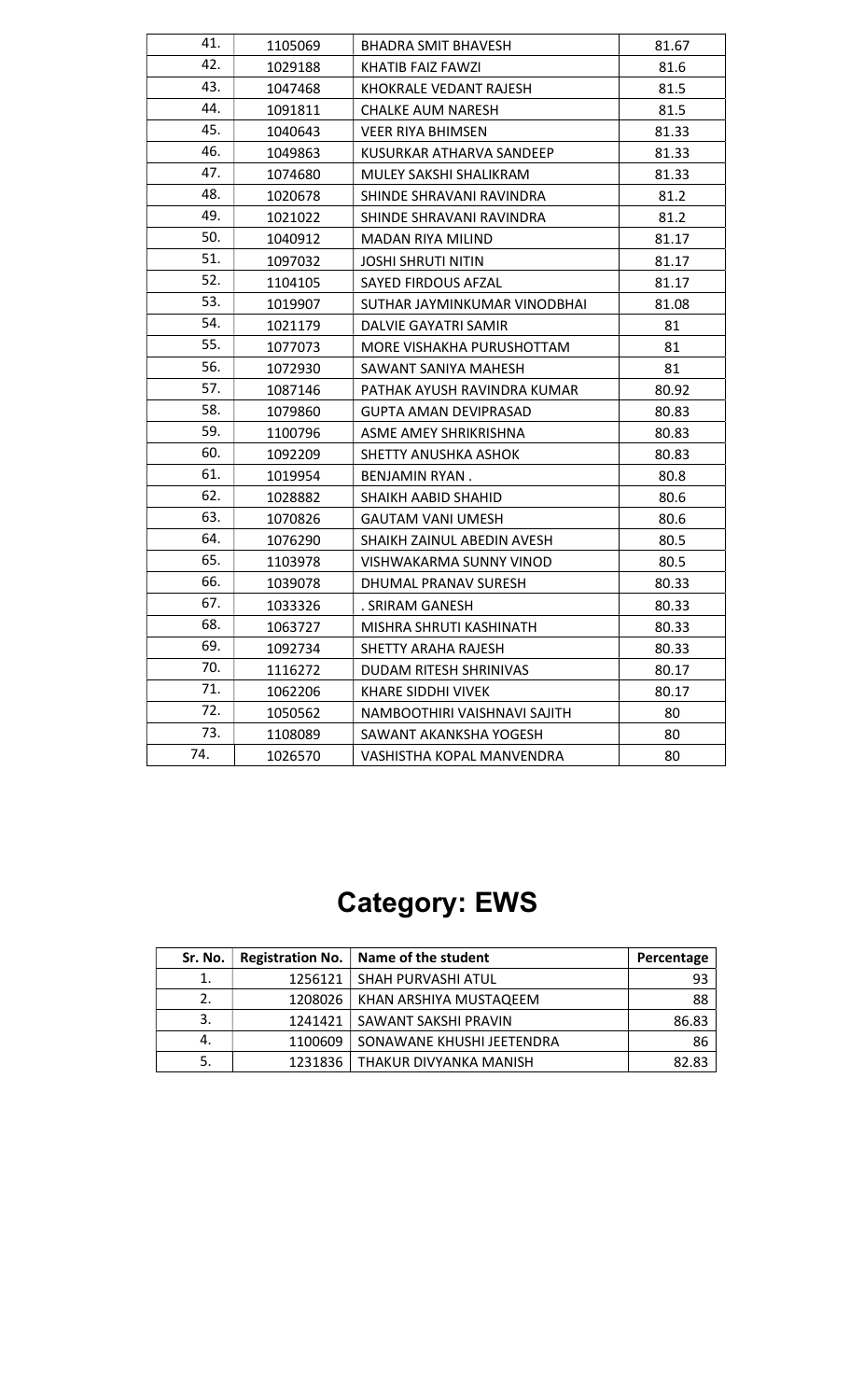| Sr. No. | <b>Registration No.</b> | Name of the student               | Percentage |
|---------|-------------------------|-----------------------------------|------------|
| 1.      | 1132597                 | GAIKWAD SAYALI MAHENDRA           | 94         |
| 2.      | 1158142                 | PATANKAR SAKSHI DILIP             | 92.67      |
| 3.      | 1116280                 | SHINGANKAR SONAL ANIL             | 91.83      |
| 4.      | 1085628                 | SANTI SUSMITA THAYAPPA            | 91.5       |
| 5.      | 1244243                 | SANTI HRISHIBODH SHANKAR          | 90.83      |
| 6.      | 1207310                 | HIRE TANVI VIKAS                  | 90.33      |
| 7.      | 1262586                 | GANGAWANE ANIRUDDHA UTTAM         | 89.83      |
| 8.      | 1238851                 | SAUDAI DEEPAK DINESH              | 89.67      |
| 9.      | 1220931                 | SURYAWANSHI UNNATI ANIL           | 89.5       |
| 10.     | 1077636                 | <b>BORADE PREM BHAGUJI</b>        | 87.83      |
| 11.     | 1080095                 | PAGARE RIYA SANJAY                | 87.67      |
| 12.     | 1067903                 | KHANDARE VIDHAN GAUTAM            | 86.83      |
| 13.     | 1242758                 | DEVRUKHKAR CHAITANYA SANDESH      | 86.67      |
| 14.     | 1255069                 | KAMBLE RUTUJA RAVINDRA            | 86.5       |
| 15.     | 1259638                 | <b>GOHIL BHARGAV RAJESH</b>       | 85.83      |
| 16.     | 1246103                 | JADHAV NIKHIL UTTAM               | 85.17      |
| 17.     | 1233459                 | <b>JAMDADE SONAL VILAS</b>        | 84.33      |
| 18.     | 1217202                 | KARANDE KARTIK HEMANT             | 83.17      |
| 19.     | 1091547                 | MESHRAM ADITYA RAJESH             | 82.4       |
| 20.     | 1246820                 | MEHENDALE DEEPAK SANJAY           | 82.33      |
| 21.     | 1243925                 | KADAM SHRUTI VILAS                | 82.2       |
| 22.     | 1212807                 | BHANDARE TANISHQA SANTOSH         | 82         |
| 23.     | 1132832                 | <b>BODHARE SIDDHARTH SATISH</b>   | 81.67      |
| 24.     | 1206126                 | SONAWANE SUJAL DEEPAK             | 81.5       |
| 25.     | 1027194                 | CHOWKEKAR ANUSHKA RAJAN           | 80.83      |
| 26.     | 1236784                 | SARAWADE VARSHA ANIL              | 78.33      |
| 27.     | 1234076                 | <b>MOHITE SANJEET SUDHIR</b>      | 77.33      |
| 28.     | 1256162                 | <b>HATE PRAJWAL ABHAY</b>         | 77         |
| 29.     | 1263184                 | GAIKWAD SHREYA SANTOSH            | 76.17      |
| 30.     | 1054045                 | <b>INGLE SAKSHI SUNIL</b>         | 74.67      |
| 31.     | 1242440                 | SHINDE NAGESH KHANDU              | 74         |
| 32.     | 1237831                 | KAMBLE RIYA NIVRUTI               | 72         |
| 33.     | 1233506                 | KADAM YATIN DEVDATTA              | 71.17      |
| 34.     | 1225226                 | <b>BHAGAT UTAKARSHA DHIRENDRA</b> | 70.83      |
| 35.     | 1229564                 | <b>MOHITE AAYUSH ANIL</b>         | 63         |
| 36.     | 1087352                 | SALVE RAJ BABASAHEB               | 62.31      |
| 37.     | 1254888                 | <b>MAHAJAN NUPUR MAHESH</b>       | 62.2       |
| 38.     | 1231189                 | <b>GAIKWAD TANISHA PRADIP</b>     | 60         |

# Category: SC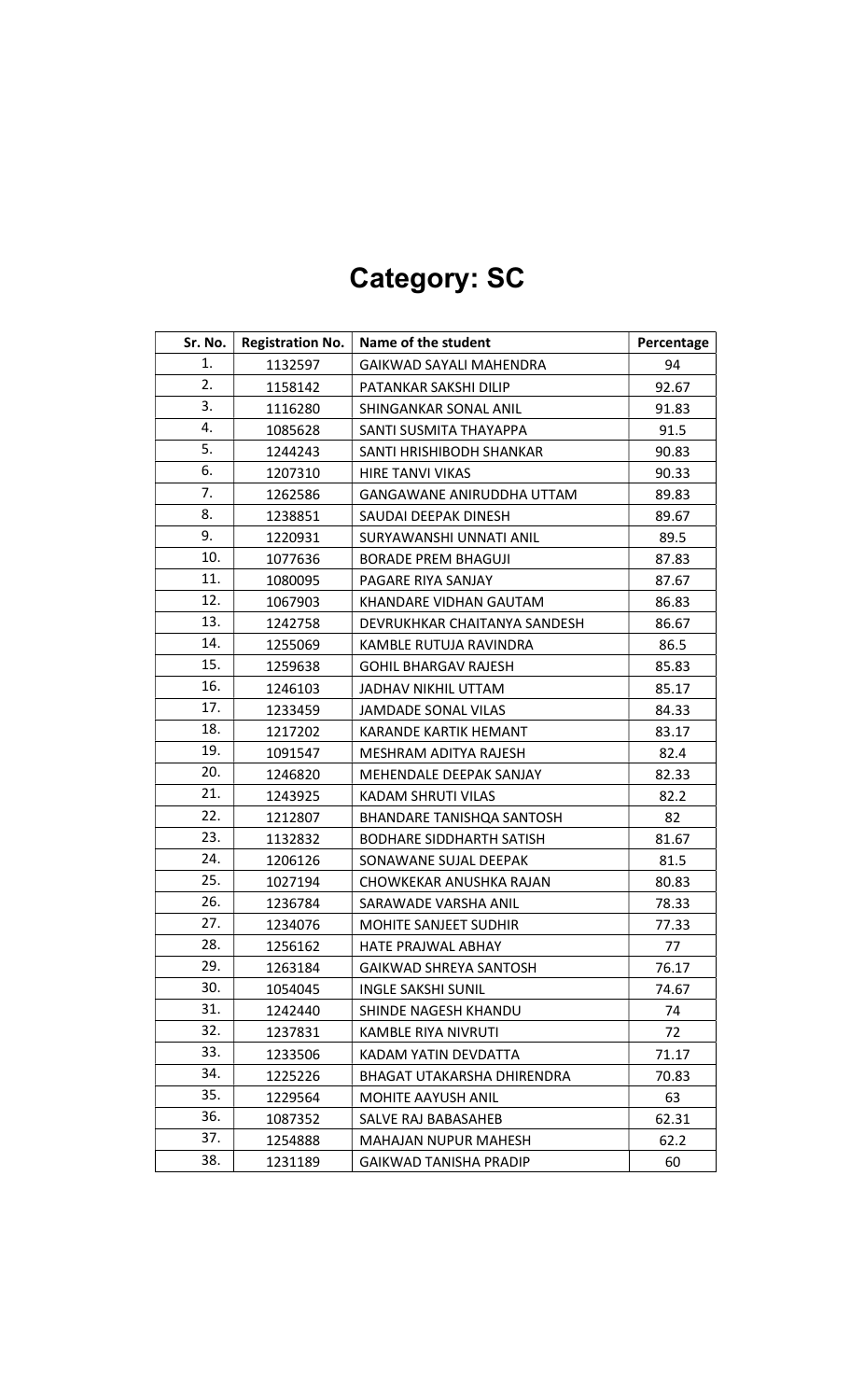| 39. | 1256333 | <b>GAMARE ADVAIT RAJESH</b> | 59.54 |
|-----|---------|-----------------------------|-------|
| 40. | 1236151 | KORI ABHISHEK ASHOK KUMAR   |       |

### Category: ST

| Sr. No. | Registration<br>No. | Name of the student           | Percentage |
|---------|---------------------|-------------------------------|------------|
| 1.      | 1251548             | <b>GOND SHREYA RAJESH</b>     | 86.5       |
| 2.      | 1037912             | DHURVE VAIBHAVI SUNIL         | 84.33      |
| 3.      | 1144080             | <b>BHASRE VEDANT MADHUKAR</b> | 83         |
| 4.      | 1251099             | <b>GAVIT PIYUSH SHANKAR</b>   | 80.5       |
| 5.      | 1154976             | <b>GAWALI NIYATI VILAS</b>    | 77.67      |

# Category: VJ/DT(A)

| Sr. No. | Registration<br>No. | Name of the student    | Percentage |
|---------|---------------------|------------------------|------------|
|         | 1020681             | NAIK MALLHAR AMRUT     | 78.17      |
|         | 1259741             | PAWAR CHARUDATTA VIJAY | 83.33      |

#### Category: NT(B)

| Sr. No. | Registration<br>No. | Name of the student       | Percentage |
|---------|---------------------|---------------------------|------------|
| 1.      | 1026420             | MAHADIK DIGAMBAR SUBHASH  | 92.83      |
| 2.      | 1068409             | GIRI ANIRUDDHA RAMCHANDRA | 92         |
| 3.      | 1224191             | CHILE SANIKA ARVIND       | 82.83      |
| 4.      | 1233340             | THOSARE SANJANA NARESH    | 54.77      |

# Category: NT(C)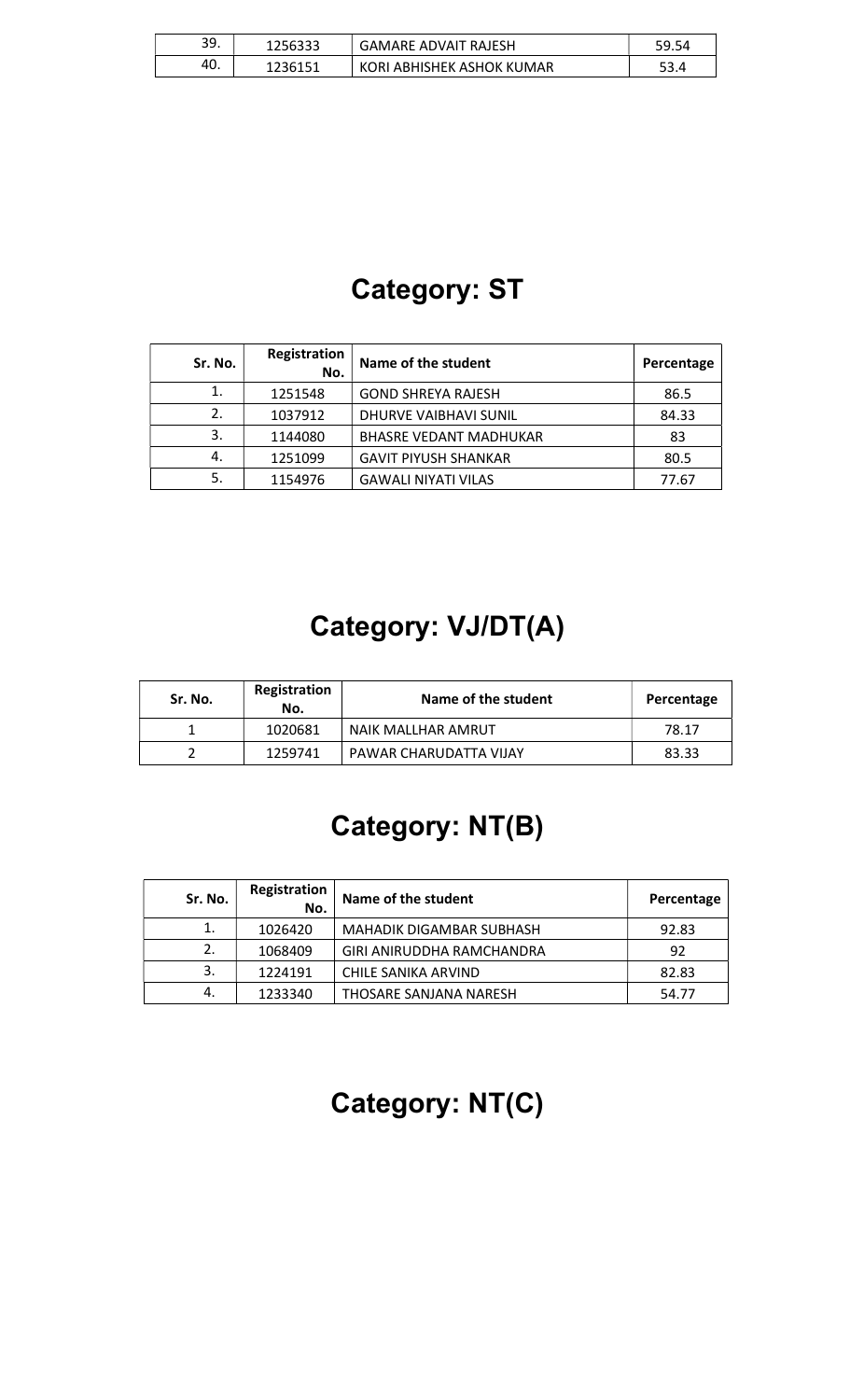| Sr. No. | Registration<br>No. | Name of the student     | Percentage |
|---------|---------------------|-------------------------|------------|
|         | 1250573             | KOLEKAR SANDESH SHIVAJI | 81.33      |

# Category: NT(D)

| Sr. No. | <b>Registration No.</b> | Name of the<br>student | Percentage |
|---------|-------------------------|------------------------|------------|
|         | 1129872                 | AVHAD ADITI SHIVAJI    | 61.23      |

# Category: OBC

| Sr. No. | Registration<br>No. | Name of the student           | Percentage |
|---------|---------------------|-------------------------------|------------|
| 1.      | 1231475             | SAINDANE EESHA PRAMOD         | 97.33      |
| 2.      | 1236898             | PARKAR ATHARVA PRAVIN         | 94.5       |
| 3.      | 1227729             | <b>SAVE SMIT SHASHANK</b>     | 93.17      |
| 4.      | 1120663             | PATIL KARNA SANJEEV           | 92.67      |
| 5.      | 1029849             | GURAV VAISHNAVI SHIVAJI       | 90.5       |
| 6.      | 1245532             | <b>PATIL GAURI KISHOR</b>     | 90.4       |
| 7.      | 1162965             | GUPTA SHUBHANGI NA            | 90.2       |
| 8.      | 1077832             | DAMBARE GAYATRI SANJAY        | 89.5       |
| 9.      | 1253390             | VARMA ACHAL RAJESH            | 89.33      |
| 10.     | 1232377             | PADWALE YASH VAIBHAV          | 89         |
| 11.     | 1039077             | <b>GAIKWAD VEDANTI SURESH</b> | 88.83      |
| 12.     | 1256191             | <b>DAWAL RIDESH SUBHASH</b>   | 88.83      |
| 13.     | 1060112             | RAI HIMANSHI DILIPKUMAR       | 88.33      |
| 14.     | 1139310             | <b>GIRKAR PRUTHA MOHAN</b>    | 88.17      |
| 15.     | 1036933             | DANGE KHUSHI MAHESH           | 87.83      |
| 16.     | 1257636             | KAWALE HIMANSHU RAJENDRA      | 87.67      |
| 17.     | 1206155             | PARKAR MOHIT MILIND           | 87.5       |
| 18.     | 1262701             | KHANDARE KARTIK KAILASH       | 87.5       |
| 19.     | 1193667             | PEDNEKAR SANJANA DEEPAK       | 87.33      |
| 20.     | 1256262             | DAWAL SIDDESH SUBHASH         | 87.33      |
| 21.     | 1233019             | AMBERKAR SHARVI ATUL          | 86.83      |
| 22.     | 1134266             | ACHAREKAR PRERANA SUMANT      | 86.67      |
| 23.     | 1224045             | MANJREKAR PRITHA PRASHANT     | 86.5       |
| 24.     | 1065968             | AROLKAR NUPUR SANJAY          | 86.33      |